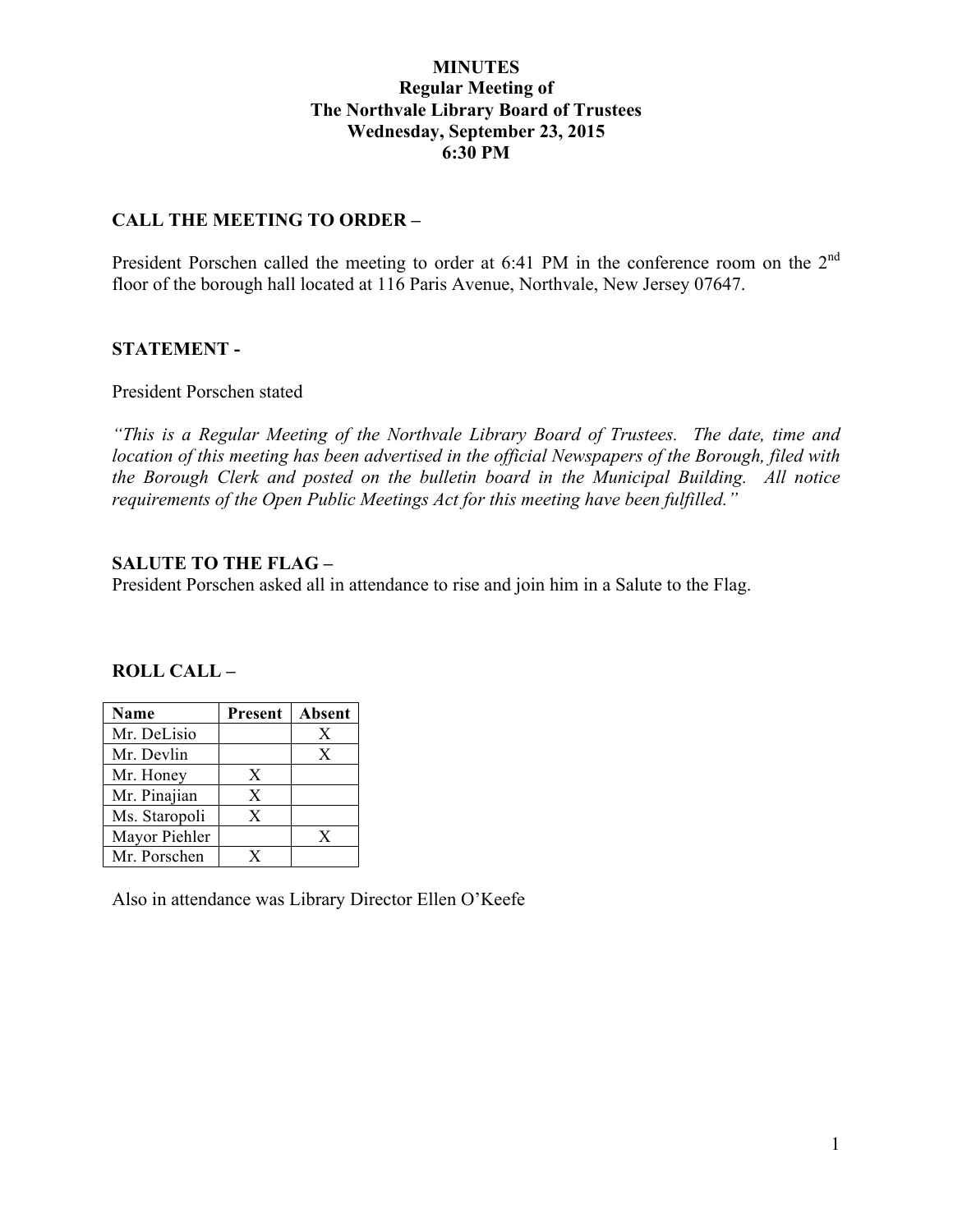#### **APPROVAL OF MINUTES**

Resolved to approve the minutes from the August 26, 2015 regular board meeting

The minutes were adopted on a roll call vote as follows:

| <b>Name</b>   | <b>ACTION</b> | YES | NO | <b>ABSENT</b> | <b>ABSTAIN</b> |
|---------------|---------------|-----|----|---------------|----------------|
| Mr. DeLisio   |               |     |    | Х             |                |
| Mr. Devlin    |               |     |    | X             |                |
| Mr. Honey     | <b>MOTION</b> | X   |    |               |                |
| Mr. Pinajian  |               | X   |    |               |                |
| Ms. Staropoli |               | X   |    |               |                |
| Mayor Piehler |               |     |    | Х             |                |
| Mr. Porschen  | <b>SECOND</b> | X   |    |               |                |

Resolved to approve the Executive minutes from the August 26, 2015 regular board meeting

The minutes were adopted on a roll call vote as follows:

| <b>Name</b>   | <b>ACTION</b> | YES | N <sub>O</sub> | <b>ABSENT</b> | <b>ABSTAIN</b> |
|---------------|---------------|-----|----------------|---------------|----------------|
| Mr. DeLisio   |               |     |                |               |                |
| Mr. Devlin    |               |     |                |               |                |
| Mr. Honey     |               | X   |                |               |                |
| Mr. Pinajian  |               |     |                |               |                |
| Ms. Staropoli | <b>MOTION</b> | X   |                |               |                |
| Mayor Piehler |               |     |                |               |                |
| Mr. Porschen  | <b>SECOND</b> | x.  |                |               |                |

#### **GENERAL DISCUSSION –**

Thank you to the Friends of the Northvale Library for the magnets that they made for Northvale Library and for all of their support.

A discussion was had about links to the Northvale Library. Mr. Pinajian was going to add a link from the Northvale Public School website and send out email blast from the library to the students and staff on upcoming events. The Northvale Borough already had a link.

The board needs to fulfill 5 more hours for the trustee training by 12/13/15 in order to qualify for state aid. Mrs. Staropoli has logged 2 hours already. The New Jersey State Library has established the "Trustee Academy" with free 45 – minute webinars.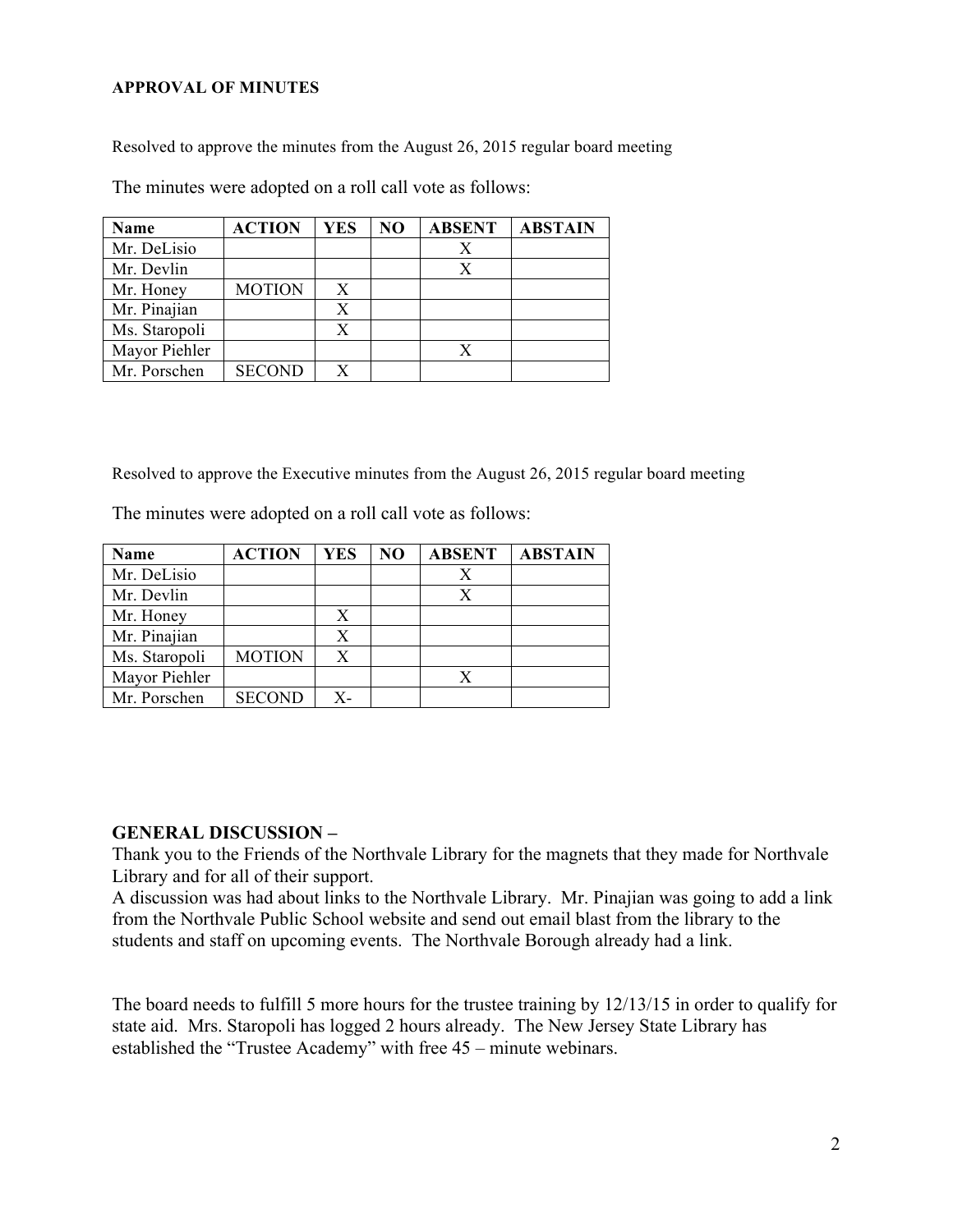### **DIRECTOR'S REPORT**

BCCLS Bill:

• The 4% prepay discount is no longer available.

## **Facility:**

The sign needs to be fixed. Water is getting behind it. Front door - DPW will repair Phones: need for equipment upgrade; calls cannot be heard properly because of cordless interference

### **Calendar Updates:**

Board Meetings

- November meeting moved to Tuesday, 11/25
- 2016 move meeting location to Library was discussed and will be on next month's agenda

## **Programming:**

Children's storytimes and activities under way (check out the website) Adults

- October 22 Book Club
- November 17 Genealogy Workshop

### **Upcoming Meetings:**

Ellen

- FEMA Library Preparedness, Thursday, 9/24, Elizabeth
- System Council, Thursday, October 15, Franklin Lakes
- BCCLS Scholarship Breakfast, Tuesday, 10/20, Seasons, Washington Twp
- New Directors' Meetings: Hawthorne on 10/5 & Old Tappan on 10/27 Marisa
- Youth Services Committee, Friday, 9/25, Hasbrouck Heights
- Youth Services Forum, Wednesday, 10/7, Monrow Township
- Comic Convention, Thursday, 10/8, NYC

# **ROLL CALL VOTES –**

Resolved to approve the claims list of invoices totaling \$1697.66 for this past month of September.

The resolution was adopted on a roll call vote as follows:

| <b>Name</b>   | <b>ACTION</b> | <b>YES</b> | N <sub>O</sub> | <b>ABSENT</b> | <b>ABSTAIN</b> |
|---------------|---------------|------------|----------------|---------------|----------------|
| Mr. DeLisio   |               |            |                |               |                |
| Mr. Devlin    |               |            |                |               |                |
| Mr. Honey     |               |            |                |               |                |
| Mr. Pinajian  |               | X          |                |               |                |
| Ms. Staropoli | <b>MOTION</b> | X          |                |               |                |
| Mayor Piehler |               |            |                |               |                |
| Mr. Porschen  | <b>SECOND</b> |            |                |               |                |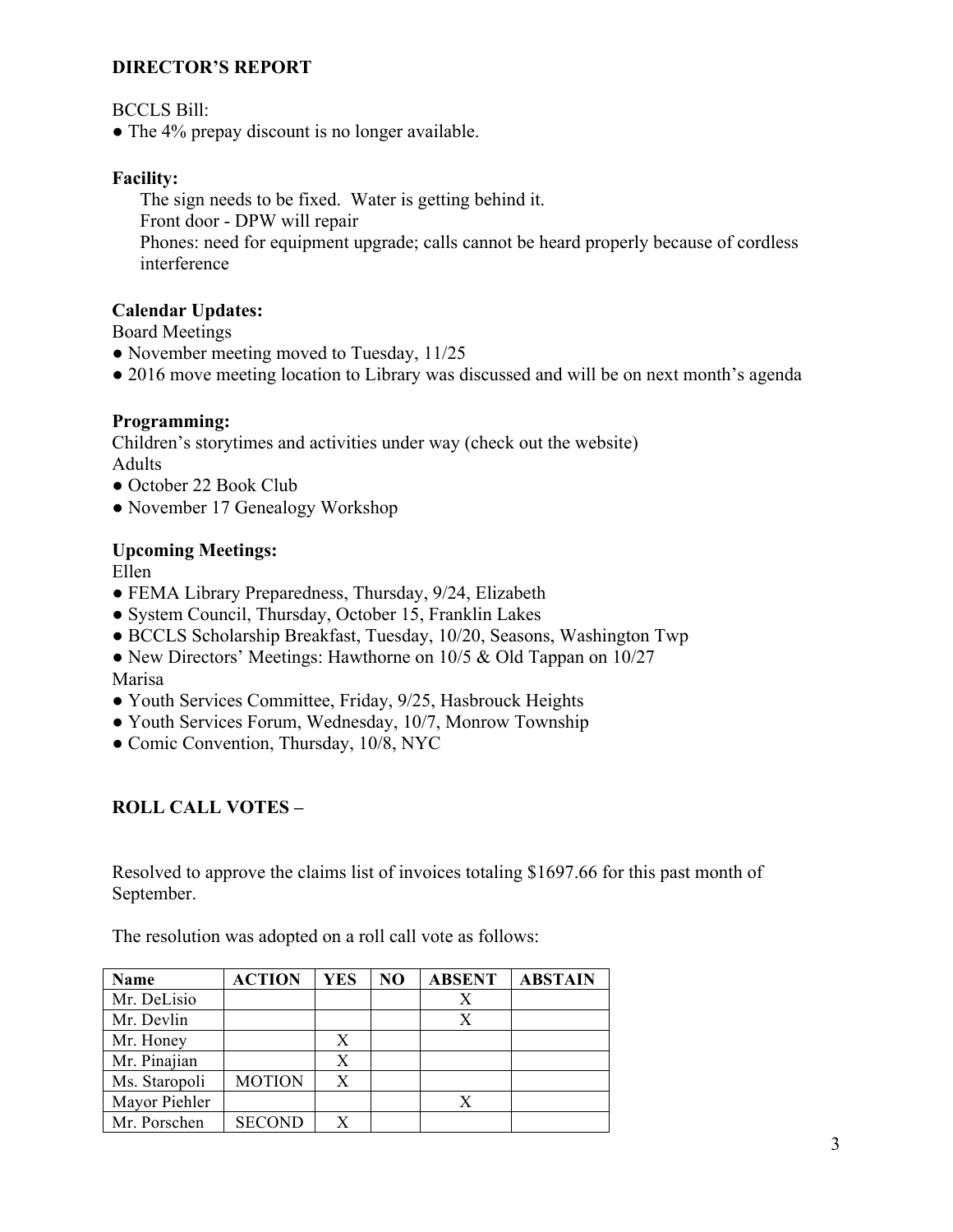Resolved to approve the reimbursement of \$50/00 to Ellen O'Keefe for TechSoup purchase of Quickbooks software

| <b>Name</b>   | <b>ACTION</b> | YES | N <sub>O</sub> | <b>ABSENT</b> | <b>ABSTAIN</b> |
|---------------|---------------|-----|----------------|---------------|----------------|
| Mr. DeLisio   |               |     |                | Х             |                |
| Mr. Devlin    |               |     |                | Х             |                |
| Mr. Honey     |               | X   |                |               |                |
| Mr. Pinajian  |               | X   |                |               |                |
| Ms. Staropoli | <b>MOTION</b> | X   |                |               |                |
| Mayor Piehler |               |     |                | X             |                |
| Mr. Porschen  | <b>SECOND</b> |     |                |               |                |

The resolution was adopted on a roll call vote as follows:

Resolved to approve the reimbursement of \$106.37 to Marisa Hall for program supplies, decorations, prizes, and NJLA Youth Services Forum Registration.

The resolution was adopted on a roll call vote as follows:

| <b>Name</b>   | <b>ACTION</b> | <b>YES</b> | NO | <b>ABSENT</b> | <b>ABSTAIN</b> |
|---------------|---------------|------------|----|---------------|----------------|
| Mr. DeLisio   |               |            |    |               |                |
| Mr. Devlin    |               |            |    |               |                |
| Mr. Honey     |               |            |    |               |                |
| Mr. Pinajian  |               |            |    |               |                |
| Ms. Staropoli | <b>MOTION</b> |            |    |               |                |
| Mayor Piehler |               |            |    |               |                |
| Mr. Porschen  | <b>SECOND</b> |            |    |               |                |

Resolved to approve moving the November 2015 Library Board of Trustee Meeting to Tuesday, November 24 at 6:30pm

The resolution was adopted on a roll call vote as follows:

| <b>Name</b>   | <b>ACTION</b> | <b>YES</b> | N <sub>O</sub> | <b>ABSENT</b> | <b>ABSTAIN</b> |
|---------------|---------------|------------|----------------|---------------|----------------|
| Mr. DeLisio   |               |            |                | X             |                |
| Mr. Devlin    |               |            |                | X             |                |
| Mr. Honey     |               | X          |                |               |                |
| Mr. Pinajian  | <b>SECOND</b> | X          |                |               |                |
| Ms. Staropoli | <b>MOTION</b> | X          |                |               |                |
| Mayor Piehler |               |            |                | X             |                |
| Mr. Porschen  |               |            |                |               |                |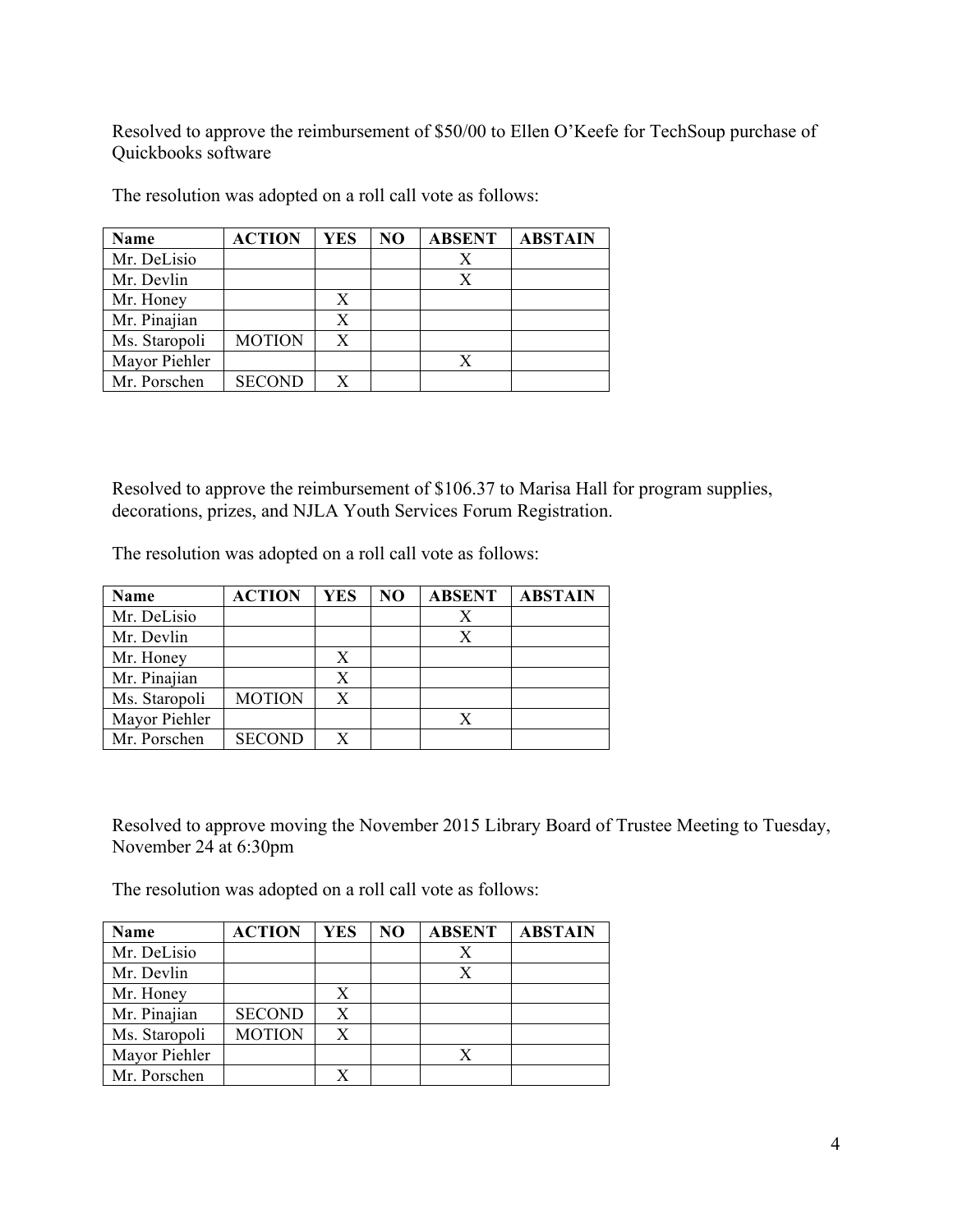Resolved to approve the proposed list of Holiday closings for the calendar year of 2016

Proposed: New Year's Day, Friday, Jan. 1 President's Day, Monday, Feb.15 Good Friday, March 25 Memorial Day, Closed Sat, May 28Monday and Monday, May 30 Independence Day, Closed Saturday, July 2 and Monday, July 4 Labor Day, Saturday, September 3and Monday, September 5 Columbus Day, Monday, October 10 Thanksgiving Day, Close @ 1 pm Wednesday, November 23; closed Thursday, November 24 Christmas, Closed Eve, Saturday, December 24; closed Monday, December 26 New Year's Eve Saturday, December 31

| <b>Name</b>   | <b>ACTION</b> | <b>YES</b> | N <sub>O</sub> | <b>ABSENT</b> | <b>ABSTAIN</b> |
|---------------|---------------|------------|----------------|---------------|----------------|
| Mr. DeLisio   |               |            |                | Χ             |                |
| Mr. Devlin    |               |            |                | X             |                |
| Mr. Honey     |               | Х          |                |               |                |
| Mr. Pinajian  | <b>SECOND</b> | Х          |                |               |                |
| Ms. Staropoli | <b>MOTION</b> | X          |                |               |                |
| Mayor Piehler |               |            |                | X             |                |
| Mr. Porschen  |               |            |                |               |                |

The resolution was adopted on a roll call vote as follows:

### **HEARING OF THE PUBLIC –**

President Porchen opened the meeting to the public at 7:03 PM

#### **Public Comment**

### **Ms. Daryl George – 405 John Ed rd** –

Ms. George asked for a live link to the Friends website from the library website. She announced the following fundraises: Wine event for members only- limiting to 40 people- Oct. 15 Lord and Taylor fundraising event on Nov 14 Weekend at Books N Greetings- 25% of sales will go to Friends of the Library. Nov 20 Director O'Keefe gave a wish list at the last Friends' meeting